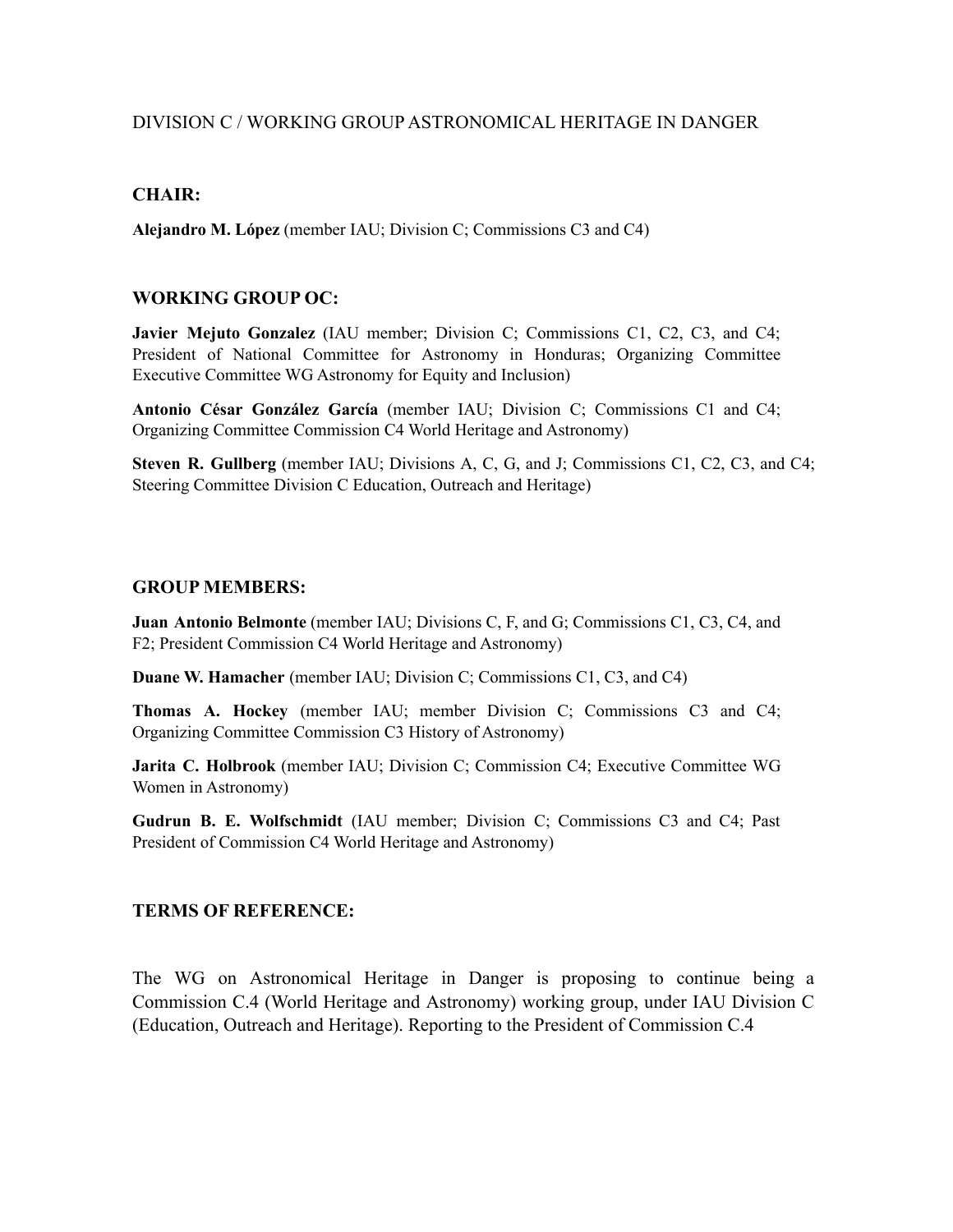#### **GENERAL MISSION:**

The objective of the WG is to make a list of sites with relevant astronomical value for Humanity that are currently at risk. The purpose of this list is to influence governments, nongovernmental organizations, international agencies, local authorities and decision makers to achieve protection and care of these sites.

#### **DESCRIPTION OF THE WG**:

The working group has been conformed at the beginning of 2016. The objective of the WG is to make a list of sites with relevant astronomical value for Humanity that are currently in danger. The purpose of this list is to influence governments, nongovernmental organizations, international agencies, local authorities and decision makers to achieve protection and care of these sites.

During the year 2016 and 2017 we studied the ICOMOS' criteria for the elaboration of their list of World Heritage Sites at risk. We have seen that the idea of the list proposed by the Working Group has been different, since ICOMOS seeks to point out sites that have been declared by UNESCO as a World Heritage site and are at risk. This implies that UNESCO has checked with the local authorities about their commitment to the preservation of the site and discovered dangers to the site. The list in preparation by the WG includes sites connected to astronomy that have been identified by ICOMOS as being in danger, and additional sites beyond these that IAU experts have determined are endangered. In fact, the list is especially relevant in the case of sites that are not considered Humanity Heritage of UNESCO, since they are the most threatened. Also, many sites are part of living traditions and therefore change over time since they are in use. That is why, it is necessary to develop conceptions of "heritage" that dialogue flexibly with local ideas and practices. Beyond that, the list is designed to contain the basic information about the sites to align with what UNESCO requires for submission for world heritage status. The preliminary structure that has been designed to request such information is a provisional characterization that, in about 400 words, accounts the following information:

Name of the site: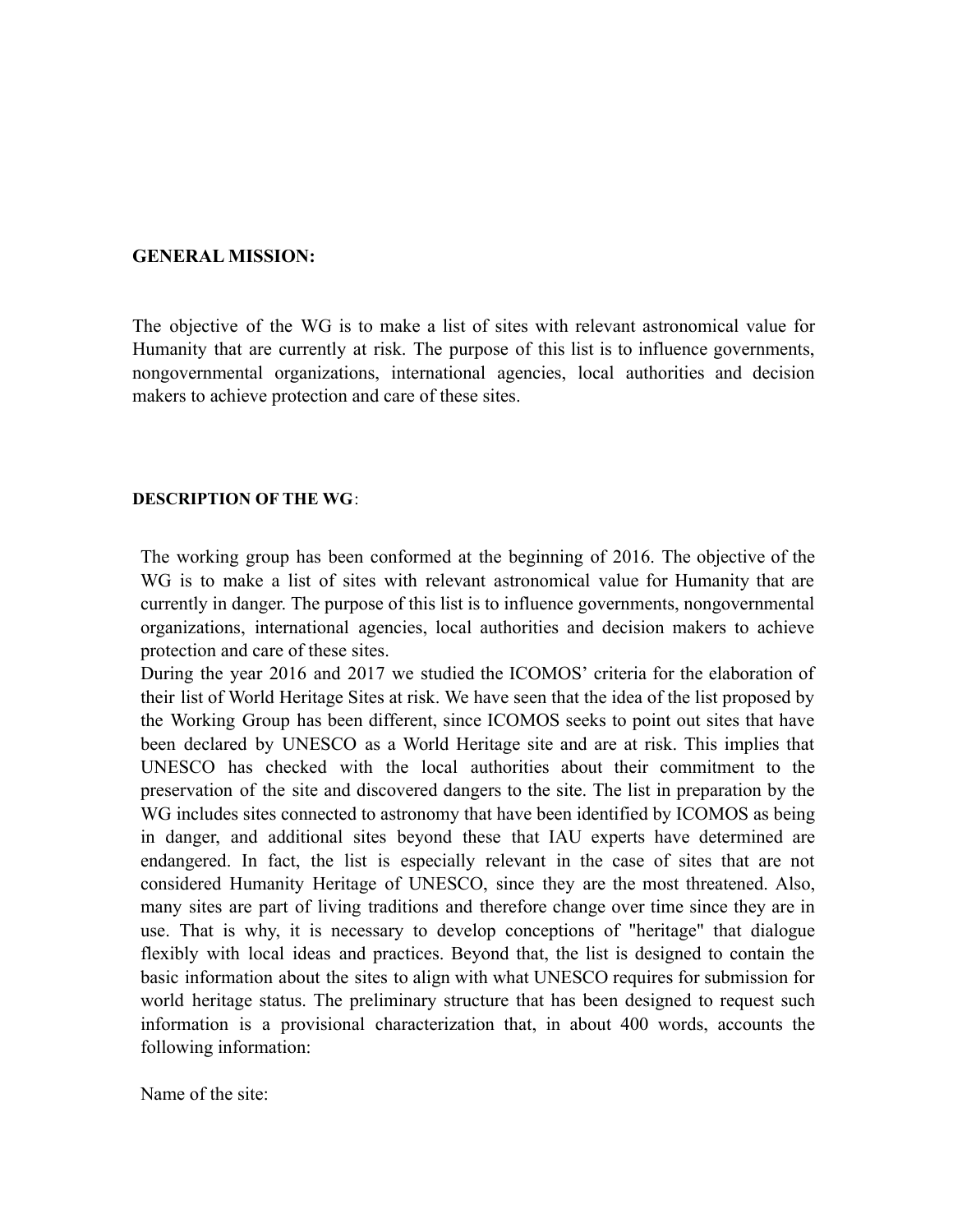Country: Short description (including cultures involved, age, contemporary usage, etc.) Astronomical Relevance: Is it declared a World Heritage Site?: Situation of danger (main threats): Suggested actions to avoid danger:

During 2020 a great achievement has been to homologate and prepare to publish the list of sites of astronomical heritage that are at risk that we have gathered during these years of work. It is a set of 15 sites in America, Africa and Asia. We attach the list as an appendix to this report.

## **ANNUAL REPORT 2021**

1. Main Remarks During the year 2021

During 2021 the COVID-19 pandemic poses a major challenge for everyone. Beyond this, during 2021 actions were taken to accomplish the objectives proposed in the continuity plan of the working group. In particular, we were able to:

- $\star$  achieve greater visibility
- ★ achieve better relations to the community of experts linked to cultural astronomy to foster debate on and commitment to the idea of astronomical heritage. Also, we achieve better relations with the community of experts linked with heritage in general.
- $\star$  achieve a better relationship with other IAU members and groups that work with related issues, such as the new IAU-RAS committee about "Sensitive Sites".

A very important task of the first half of the year 2021 was to prepare the request for continuity of the WG for the triennium 2021-2024. Planning the goals for this triennium in line with the IAU 2030 strategic plan. At the end of September 2021, the continuity of the WG was confirmed to us.

One of the main goals of the WG is to influence the decision makers. This is a difficult objective to achieve due to the political complexity of situations related to heritage and its protection, which vary by country. This is clearly evident in the observations of the experts who contributed to the reports on endangered sites incorporated into the WG list. In this direction, during 2020 Alejandro López started to be requested to give scientific advice to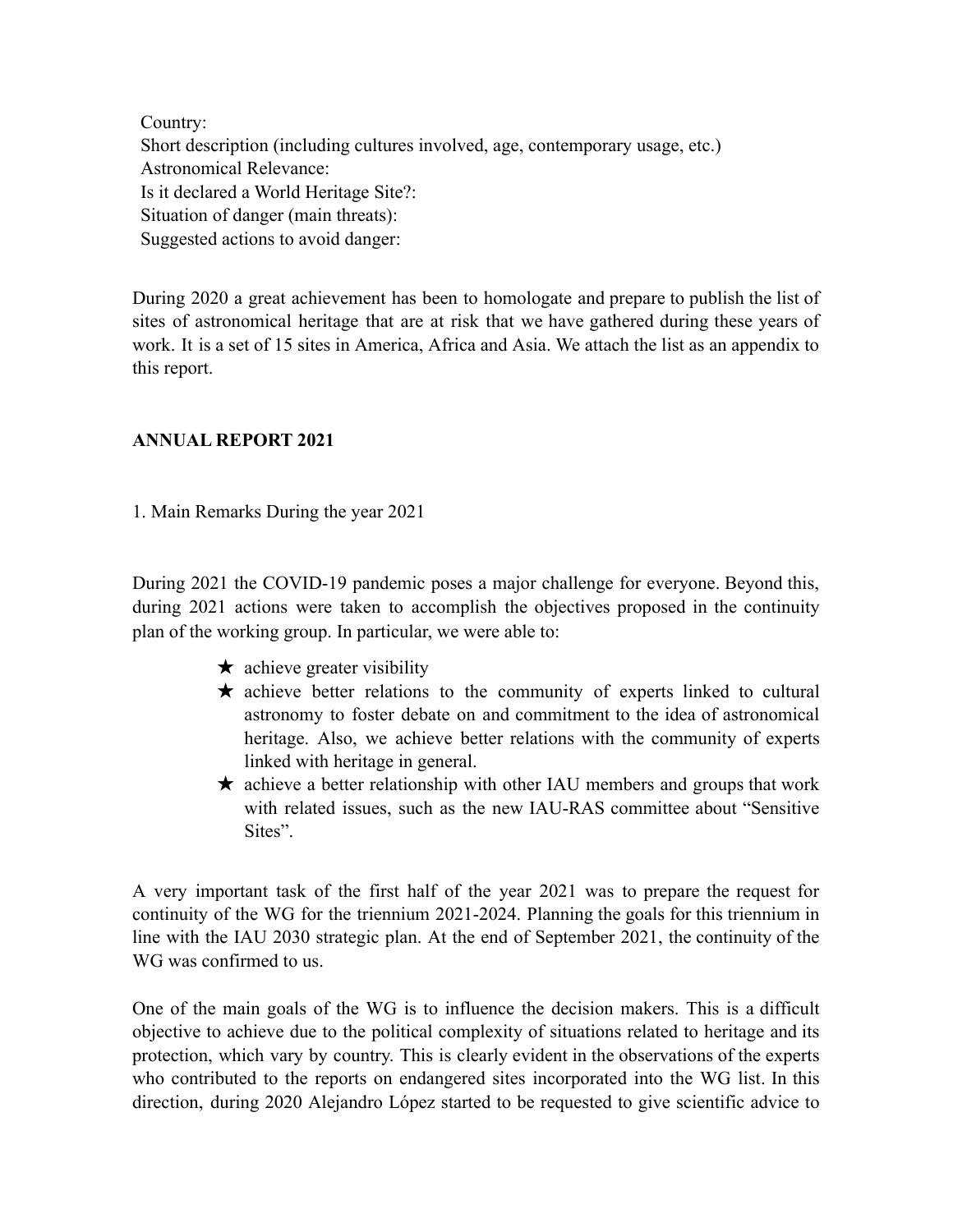the Institute of Culture of Chaco, Argentina, in the context of the project to promote the meteoric dispersion of Campo del Cielo to the status of Provincial Cultural Heritage. In particular, he has given scientific advice in reference to the co-management of this heritage by the Moqoit aboriginal communities. Advancing a little further in this regard, during 2021, Alejandro López participated, as advisor to the Dirección de Patrimonio Cultural Chaco, in the meeting and workshops "Heritages are political. Between cosmovisions, science, art and ecology" developed in Resistencia city, Chaco, Argentina, and Campo del Cielo, Chaco, Argentina, from November 25 to 27, 2021. These meetings were held as part of the heritage process of the meteoric dispersion of Campo del Cielo. Advancing a little further in this regard, during 2021, Alejandro López participated, as advisor to the Chaco Cultural Heritage Directorate, in the meeting and workshops "Heritages are political. Between cosmovisions, science, art and ecology" developed in Resistencia and Campo del Cielo, Chaco, from November 25 to 27, 2021. These meetings were held as part of the heritage process of the meteoric dispersion of Campo del Cielo. During this participation, it was sought to intervene in the negotiations on the concrete way in which Campo del Cielo will be formally integrated as national and provincial heritage, seeking to safeguard the participation of the local population, especially the Moqoit aboriginal people, and a broad understanding of Campo del Cielo as a cultural landscape with astronomical value for various human groups.

In reference to our goal to achieve greater visibility in the community of academic experts, in 2019 we had planned a round table on astronomical heritage at the joint meeting of the XII Oxford Conference and VIII SIAC Conference that was to be held in Argentina, during April 2020. This important event (the Oxford conference is the largest world event in cultural astronomy and this is the first time that it will be held in conjunction with a SIAC meeting) will now take place in November 2022 (if the pandemic situation allows it) due to COVID-19. It will be a critical opportunity to meet the goal of engaging the global community of experts in cultural astronomy around the issue of astronomical heritage at risk.

Another important advance in this regard is the participation of several members of this WG (Steven Gullberg, Alejandro López, Jarita Holbrook, Javier Mejuto) in the new IAU-RAS-AAS committee on sensitive astronomical sites. We believe that the perspective of our WG can add much to a committee that seeks to influence the way in which professional astronomers relate to situations where there are conflicts between large astronomical consortia and facilities and the local population. Considering the character of "astronomical heritage in danger" that these places have for many local populations can provide a more comprehensive perspective on the conflict situations described. As part of this joint work with the new committee, these four members of WGAHD were speakers at the Ninth Communicating Astronomy with the Public Conference (CAP) 2021, organized by the International Astronomical Union (IAU) in virtual format, from 24 to May 27, 2021,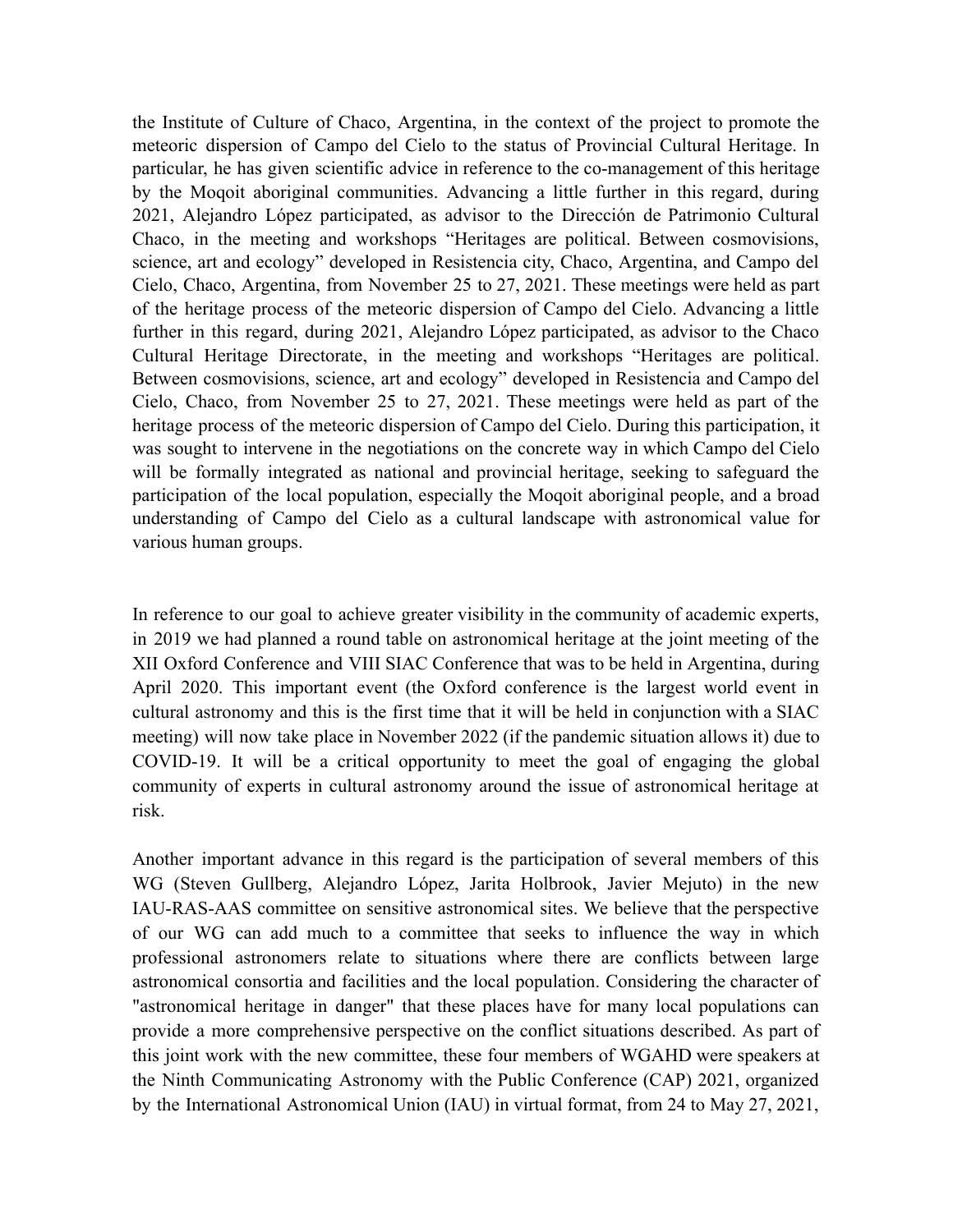presenting the oral presentation (which is in press to be published as part of the minutes of this meeting): "Listening to Other Voices: Culturally Sensitive Sites Group", whose authors are Alejandro M. López, Javier Mejuto, Annette S. Lee, Jarita Holbrook, and Steven R. Gullberg. https://www.communicatingastronomy.org/cap2021/. These same four members were speakers at the 238th Meeting of the American Astronomical Society (AAS), presenting the oral presentation "New Initiative: Working Group on Culturally Sensitive Sites", authored by Annette S.Lee, Jarita Holbrook, Javier Mejuto , Steven R. Gullberg, and Alejandro M. López. Virtual modality, from June 7 to 9, 2021.

In line with this objective, during this year Alejandro López published a work entitled: "Cultural Astronomy: A scientific framework to understand academic astronomy as part of the Social World", In R.M. Ros, B. Garcia, S. Gullberg, J. Moldon & P. Rojo, eds. Proceedings of the International Astronomical Union, 15(S367), Cambridge University Press, Cambridge, UK: 235-244. doi:10.1017/S1743921321001046. This paper addresses the issues of astronomical heritage at risk, and the links between this and colonialism, education and 'development'.

Ukraine astronomical heritage in danger:

War, in addition to causing innumerable damages and losses of all kinds, is also an important factor in generating dangers for astronomical heritage. The current war in Ukraine is no exception.

Gudrun Wolfschmidt, member of the WG, has worked in the IAU List "Outstanding Astronomical Heritage". For that initiative she has researched and compiled information (history, architecture, instruments, cultural heritage and astronomical relevance) about 7 sites (including branch observatories outside of the city center) in Ukraine. Mykolaiv, Kyiv, Odessa and Simeiz are on the Unesco Ukraine tentative list (2008), criteria (ii), (iv) and (vi), cultural heritage.

Unfortunately we have no information about the status, the threats these sites may be facing during the current war, or if the observatories are currently in danger or destroyed, or if they are still in good condition. The present situation requires that the astronomical community pay attention to the possible effects of the war on these observatories.Gudrum understands that of all of them, Kharkiv and Mykolaiv are the most in danger.

This is the list of them, with their links in the Portal to the Heritage of Astronomy:

169 -- Lwiw (Lemberg) Observatory (1771 and 1912)

[https://www3.astronomicalheritage.net/index.php/show-entity?identity=169&idsube](https://www3.astronomicalheritage.net/index.php/show-entity?identity=169&idsubentity=1)  $ntity=1$ 

170 -- Kyiv Observatory (1845)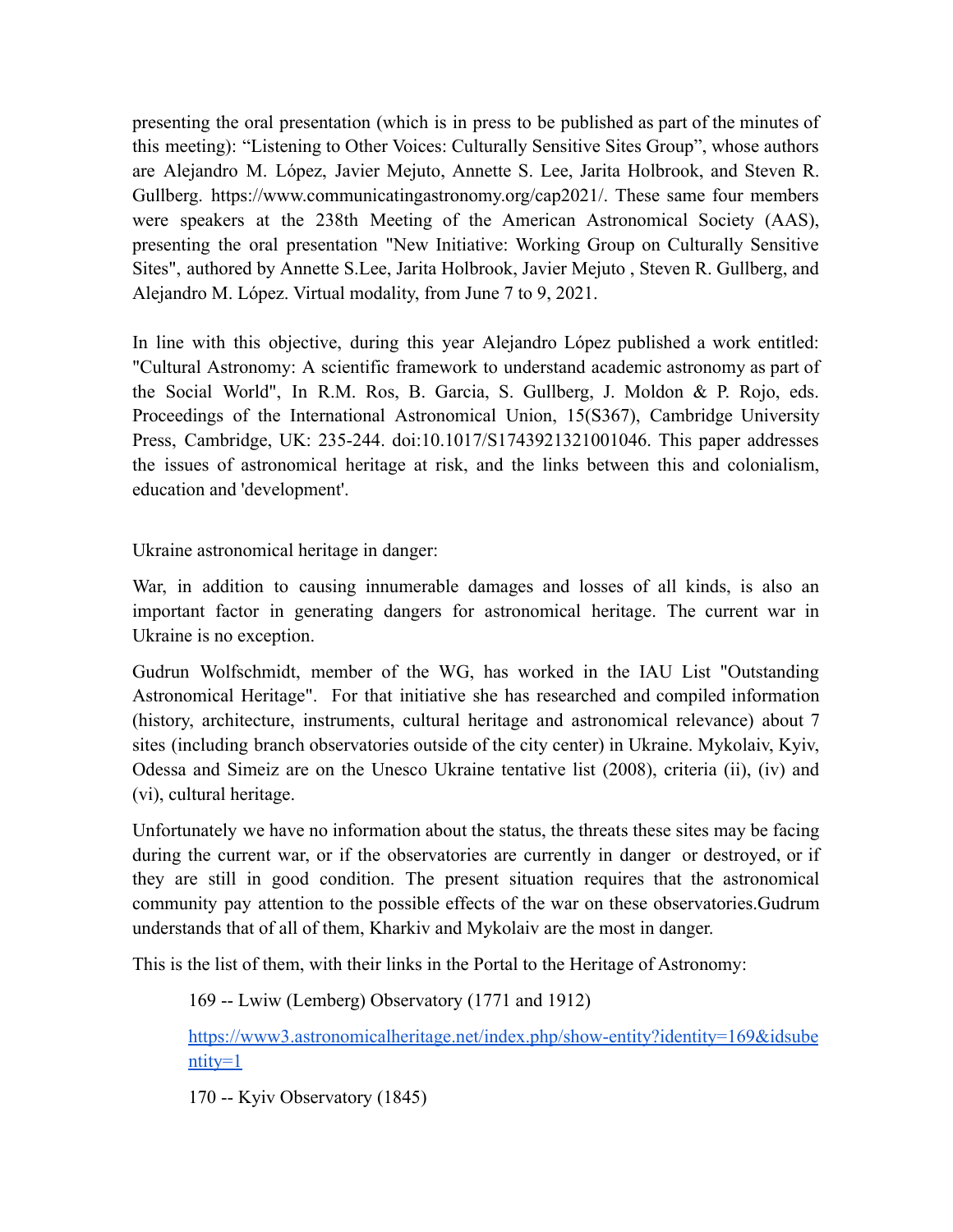[https://www3.astronomicalheritage.net/index.php/show-entity?identity=170&idsube](https://www3.astronomicalheritage.net/index.php/show-entity?identity=170&idsubentity=1)  $ntity=1$ 

171 -- Kharkiv Observatory (1808)

[https://www3.astronomicalheritage.net/index.php/show-entity?identity=171&idsube](https://www3.astronomicalheritage.net/index.php/show-entity?identity=171&idsubentity=1)  $ntity=1$ 

172 -- Mykolaiv (Nikolaev) Observatory (1821)

[https://www3.astronomicalheritage.net/index.php/show-entity?identity=172&idsube](https://www3.astronomicalheritage.net/index.php/show-entity?identity=172&idsubentity=1)  $nitv=1$ 

173 -- Odessa Observatory (1871)

[https://www3.astronomicalheritage.net/index.php/show-entity?identity=173&idsube](https://www3.astronomicalheritage.net/index.php/show-entity?identity=173&idsubentity=1) [ntity=1](https://www3.astronomicalheritage.net/index.php/show-entity?identity=173&idsubentity=1)

174 -- Simeiz near Yalta, Crimea (1908)

[https://www3.astronomicalheritage.net/index.php/show-entity?identity=174&idsube](https://www3.astronomicalheritage.net/index.php/show-entity?identity=174&idsubentity=1) [ntity=1](https://www3.astronomicalheritage.net/index.php/show-entity?identity=174&idsubentity=1)

174 -- Crimean Astrophysical Observatory in Nauchny, Crimea (1945).

[https://www3.astronomicalheritage.net/index.php/show-entity?identity=174&idsube](https://www3.astronomicalheritage.net/index.php/show-entity?identity=174&idsubentity=1)  $ntity=1$ 

# 2. Future

The COVID-19 pandemic poses a major challenge for everyone. In particular, this is true for the goals that we set for the 2021-2024 triennium. In this sense, during 2022 we will focus on the following aspects:

- 1. Ensure the holding of the proposed round table for the XII Oxford Conference-VIII SIAC Conference, which will now be held in November 2022.
- 2. Promote, through electronic tools, the knowledge by the experts in cultural astronomy of the basic format of the case proposal for listing of astronomical heritage at risk prepared by the WG. The preliminary structure that has been designed to request such information is a provisional characterization that, in about 400 words, accounts the following information:
	- Name of the site:
	- Country:
	- Short description (including cultures involved, age, contemporary usage, etc.)